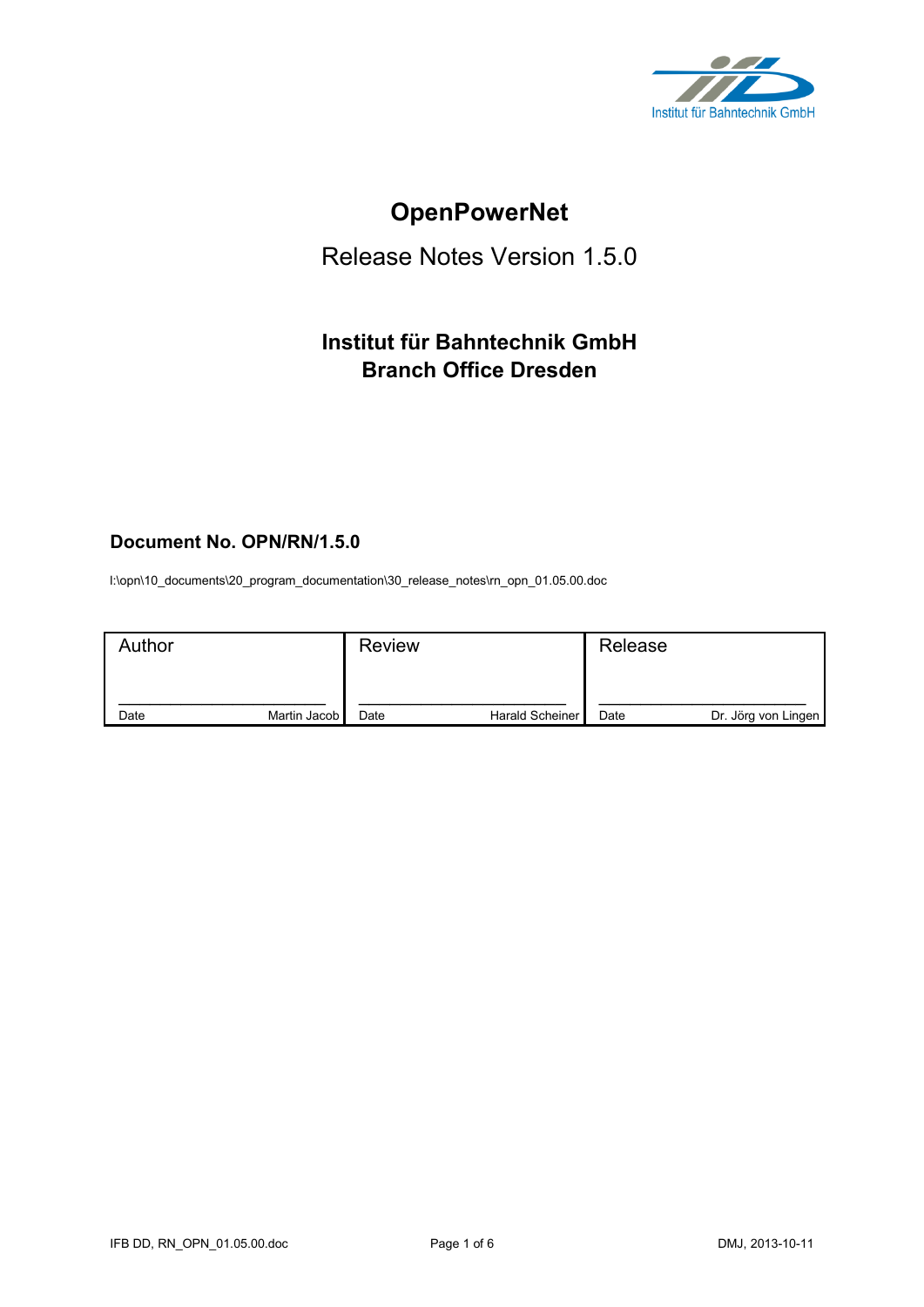#### **1 Introduction**

#### **1.1 Overview**

The purpose of this document is to describe the changes and the status of OpenPowerNet version 1.5.0. The document contains:

- List of delivered files on DVD,
- Description of the main functionality,
- Any restrictions known,
- List of corresponding documentation and
- Known issues.

#### **1.2 Configuration**

See document Installation Instruction version 1.5.0 for required third-party software versions.

#### **1.3 Acronyms and abbreviations**

The following abbreviations are used within this document.

| <b>Abbreviation</b> | <b>Description</b>                |
|---------------------|-----------------------------------|
| 2AC                 | 2 Phase AC                        |
| <b>AC</b>           | <b>Alternating Current</b>        |
| <b>ATM</b>          | <b>Advance Train Module</b>       |
| <b>DC</b>           | <b>Direct Current</b>             |
| <b>DVD</b>          | <b>Digital Versatile Disk</b>     |
| <b>GUI</b>          | <b>Graphical User Interface</b>   |
| <b>ODBC</b>         | <b>Open Database Connectivity</b> |
| <b>PSC</b>          | <b>Power Supply Calculation</b>   |

#### **2 List of files on DVD delivery**

```
OPN InstallationInstruction 1.5.0.pdf
OPN ReleaseNotes 1.5.0.pdf
OPN_UserManual_1.5.0.pdf
OpenPowerNet\my.ini
OpenPowerNet\createUser.bat
OpenPowerNet\OpenPowerNet-1.5.0.zip
OpenTrack\OpenTrack.V_1.7.2.2013-05-30.zip
ThirdPartyPrograms\ required by OpenPowerNet, see Installation Instructions
update\
```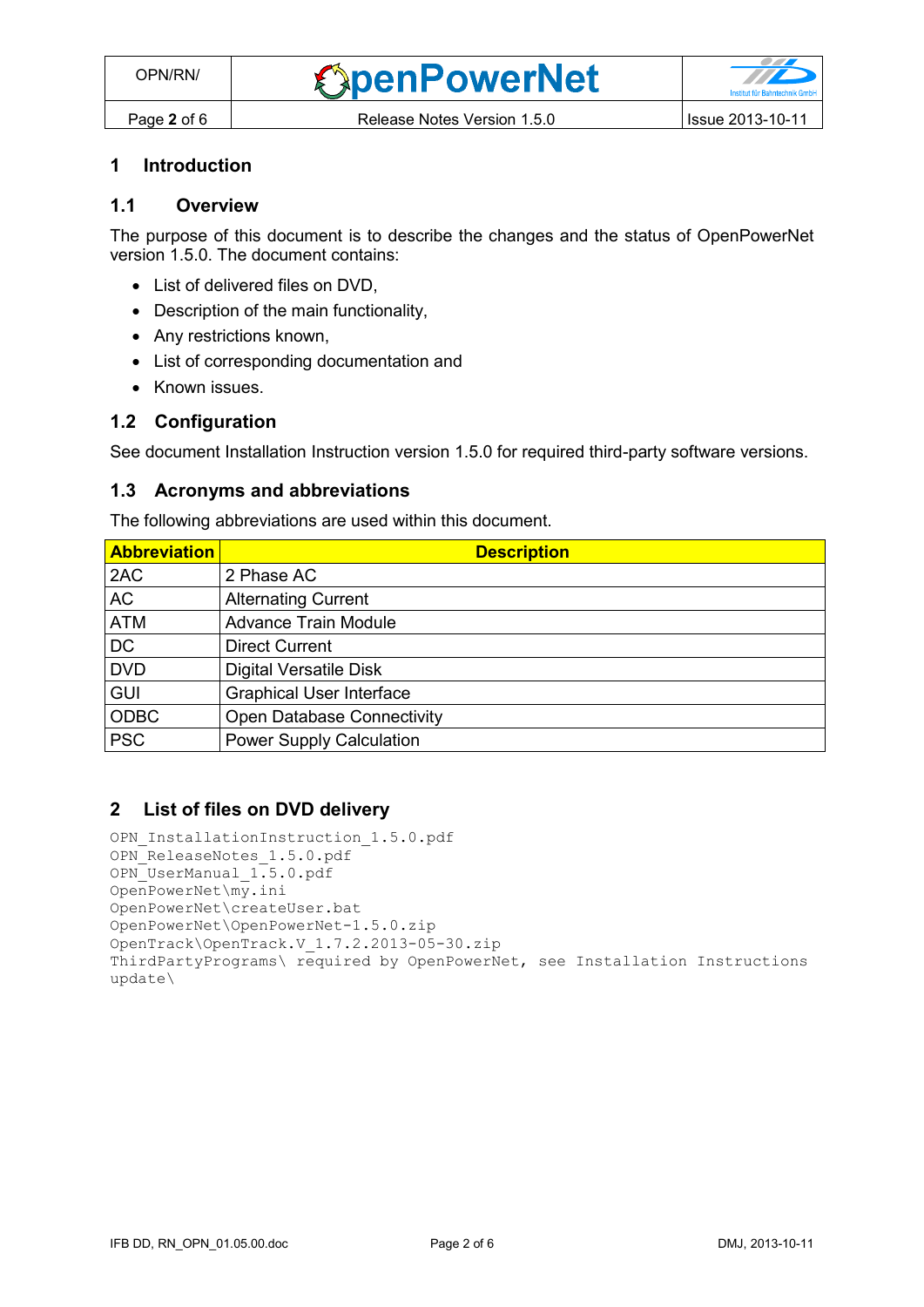*<u>SpenPowerNet</u>* 

## **3 Main functionality**

OpenPowerNet version 1.5.0 has the following main functionality:

- Calculation of AC, 2AC and DC power supply system,
- Calculation of magnetic coupling of conductors is done internally,
- AC / 2AC power supply models:
	- o Transformer,
	- $\circ$  Auto transformer
	- o Booster transformer,
	- DC power supply models:
		- o Rectifier,
		- o Energy storage for stabilisation of line voltage and energy saving
- Voltage limiting device model to limit the touch voltage.
- Calculation of tractive effort with retroactive effect to the railway operation simulator OpenTrack,
- Calculation regenerative braking,
- Consideration of tractive and braking current limitation,
- Consideration of power factor at vehicle pantograph,
- Calculation of electrical engines with single or multiple propulsion systems,
- Division of power consumption for multiple Train Operating Companies,
- Evaluation of engine energy storage,
- Consideration of coasting behaviour of the courses,
- Consideration of changing train mass at station stops,
- Calculation of short circuit currents,
- Quick evaluation of network structure using constant current engine model,
- Visualisation of results using prepared Excel-Files and
- <span id="page-2-0"></span> Visualisation of results using the automated analysis of the Analysis Tool generating Excel and PDF files for:
	- o Minimum pantograph voltage,
	- o Maximum touch voltage,
	- o Maximum leakage current,
	- o Substation:
		- Feeder current versus time and as  $TRLPC<sup>1</sup>$ ,
		- **Busbar voltage versus time**
		- **Power (P,Q,S) versus time and as TRLPC for input, output and total** (per substation and total of all substations of a network),
		- **Power factor versus time**
	- o Magnetic Field as flux density (B-field) and field strength (H-field),

 $\overline{a}$ 

<sup>1</sup> The **T**ime-**R**ated **L**oad **P**eriods **C**urve (TRLPC) shows the maximum or minimum of a set of varying window-size averages where the window time duration is defined by the x-axis value.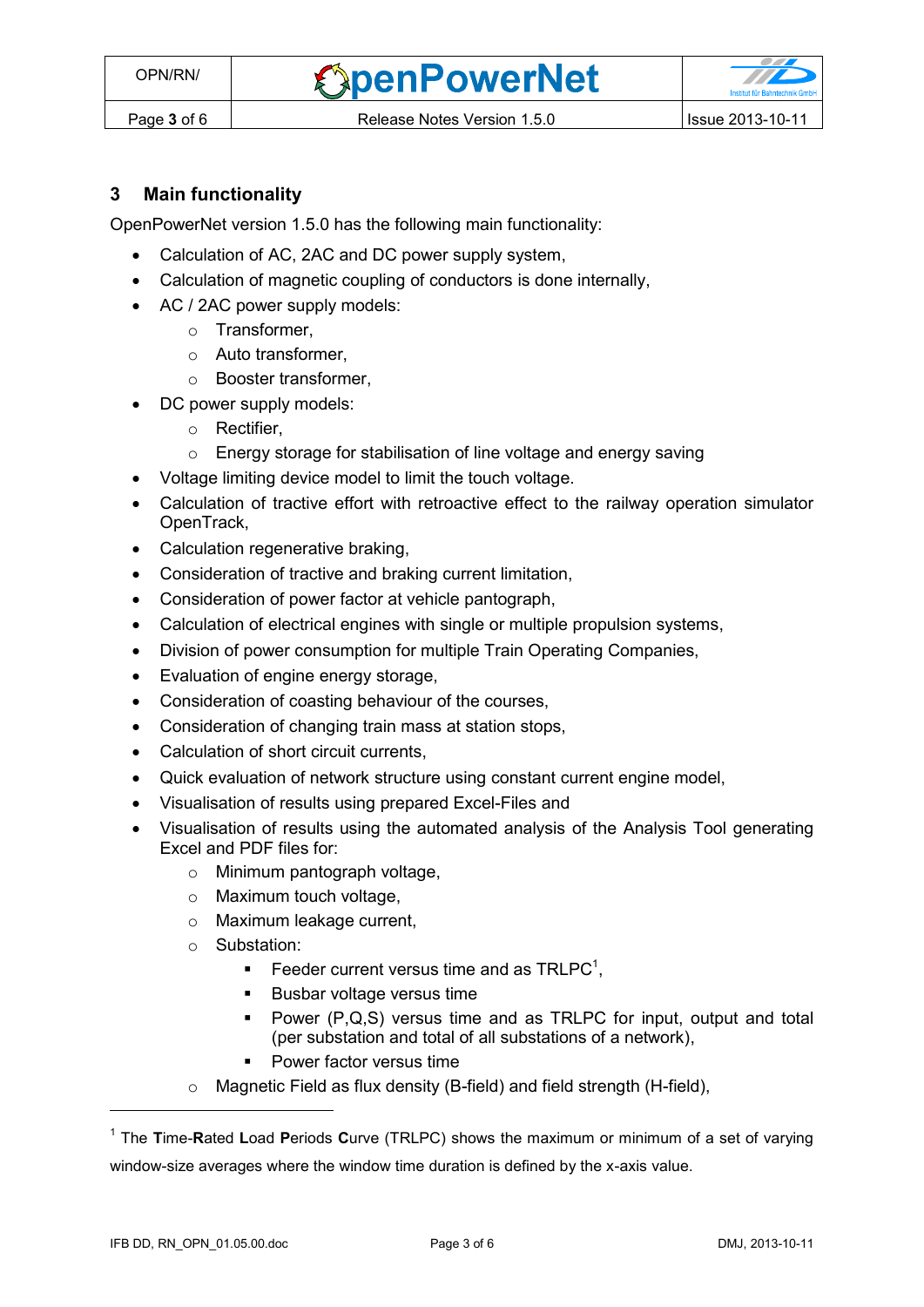| OPN/RN/     | <b><i><u>SpenPowerNet</u></i></b> | $\mathcal{L}$<br><b>Institut für Bahntechnik GmbH</b> |
|-------------|-----------------------------------|-------------------------------------------------------|
| Page 4 of 6 | Release Notes Version 1.5.0       | <b>Issue 2013-10-11</b>                               |

- $\circ$  [C](#page-2-0)onductor and connector current versus time and as TRLPC<sup>1</sup>
- $\circ$  Voltage versus time and as TRLPC<sup>[1](#page-2-0)</sup>
- o Energy overview
- o Vehicle specific overview

### **4 Changes since version 1.4.4**

- **General:**
	- OpenPowerNet runs now only on 64bit.
	- The automatic analysis GUI is now integrated into the GUI.
	- The ODBC and database handling has improved significantly and is now more user friendly.
	- Using the database schema name to record the simulation data. If this attribute is set in the Project-File the schema defined in the ODBC DSN is ignored only the host of the DSN will be used.
	- Add delta load feature to change the course weight at stations. Getting the total course mass from OpenTrack in each time step and save to database table engineData.
	- The database table structure has changed, therefore previous recorded simulations can't be analysed by this version.
	- Improved XML-schema handling by make schemas available by default to the GUI integrated XML editor.
	- All messages got a unique ID.
	- Supporting UTF8 characters.
	- Third party software is updated to current versions.
- **Database:**
	- Add OTversion to table sim.
	- Add auxiliary tables.
	- Add mass\_t to table engineData.
	- Add recursive delete to tables. Now a delete to one row in table sim deletes all dependent rows in all other tables.
	- Delete tables storage\_psc, storage\_psc\_data and engineDataOT.
- **ATM:**
	- Auxiliary is now recorded very detailed (9 different types), see User Manual chapter 4.3.3.1.
- **PSC:**
	- Remove old voltage stabilisation storage (XML element StorageV). The voltage stabilisation and energy saving energy storage is still available.
- **GUI:**
	- Integrate Automatic Analysis GUI.
	- Add database rename, drop simulation and drop database.
	- Dump file upload and database export dialog provide now a list of available database schemas.
	- Message Console format is now more compact to save lines.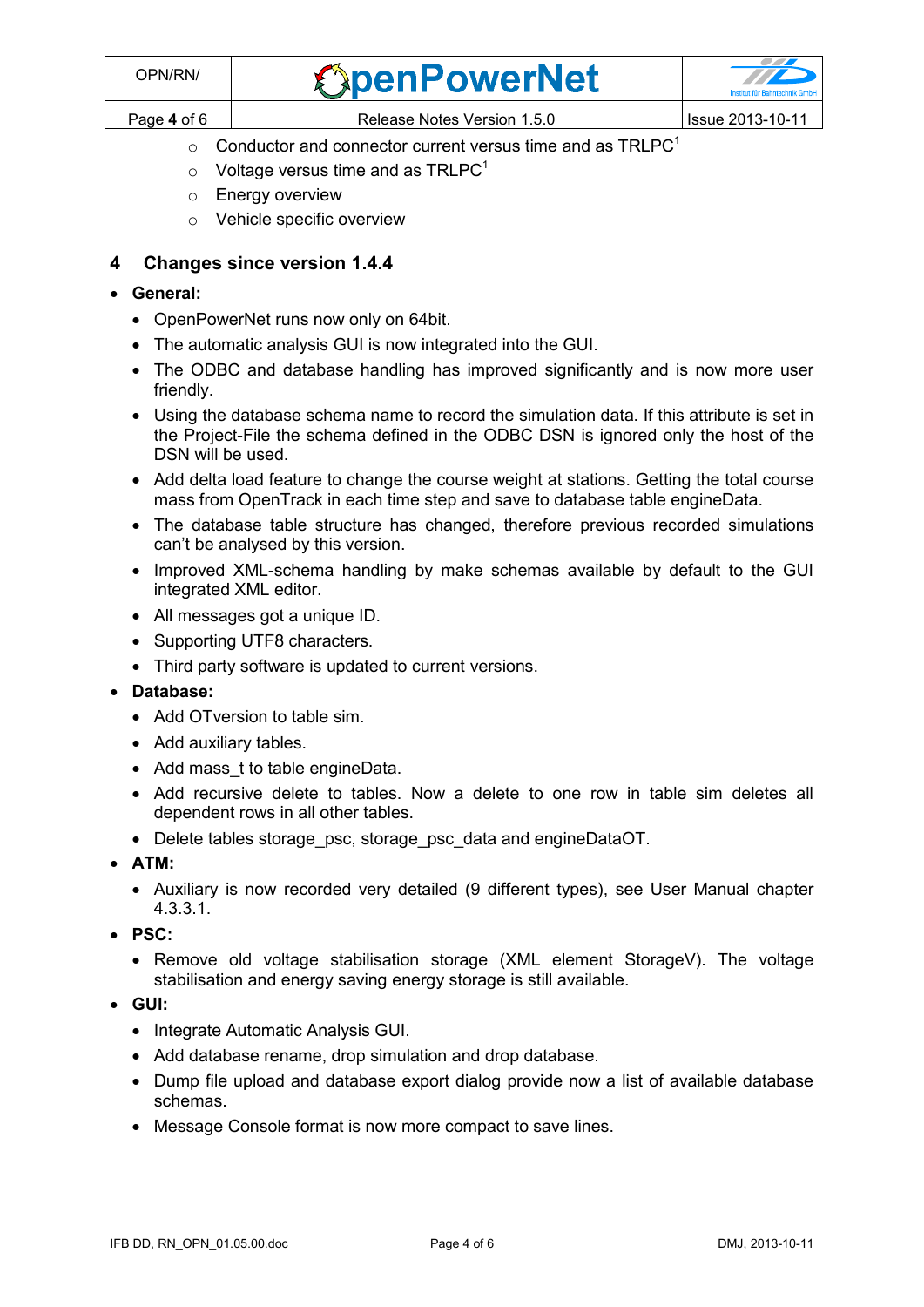| /PN/RN∩     | <b>SpenPowerNet</b>         |                         |
|-------------|-----------------------------|-------------------------|
| Page 5 of 6 | Release Notes Version 1.5.0 | <b>Issue 2013-10-11</b> |

- OpenPowerNet ERROR message is now not send to OpenTrack for display. Instead of this a hint to check the APserver messages is displayed in English.
- $\bullet$  All schemas are now added to the XML Schema Catalog.  $\rightarrow$  Menus to get the schema path is removed.
- Add menu to open ODBC Data Source Administrator.
- Add OpenTrack documentation to GUI Help.
- **Excel Analysis:**
	- none
- **Analysis Tool:**
	- GUI is now integrated into OpenPowerNet GUI.
	- Presets: Overview tables are now adjustable under "TableTypes".
	- Text elements in charts are now linked to a separate sheet "TEXT\_" where they can be edited easily for the particular Excel file.
	- Create substation feeder and device overviews for whole network.
	- Added description page for substation overviews.
	- Magnetic field: Images, mean image and video can now be created in one step. A complete preview is currently not available, use conductor position preview of the magnetic field selection editor or generate output to adjust the view settings.
	- Charts for line: Using substation name instead of feeder name as label for infeed items for better overview.
	- Fixed TRLPC calculation for timestep size different from 1 s.

### **5 Known restrictions**

OpenPowerNet is tested with OpenTrack version 1.7.2 (2013-05-30) and should only be used with this version.

OpenPowerNet is a single user application. It is not tested to use the same database for multiple users at the same time.

The Engine-File uses the RailML rollingstock schema version 1.03 with OpenPowerNet specific extensions and is therefore not 100% compatible with the mentioned version 1.03.